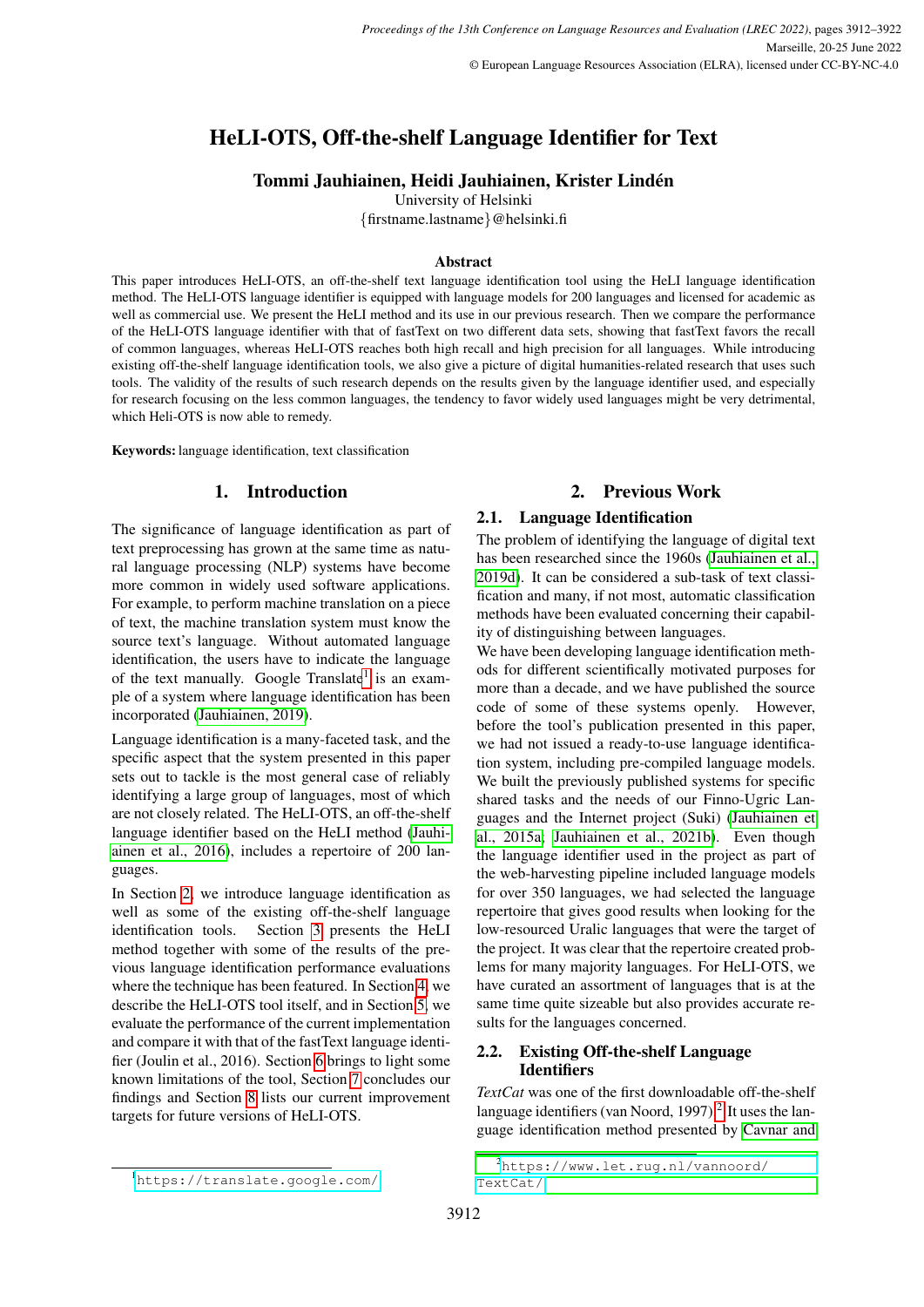[Trenkle \(1994\)](#page-7-1) and is able to distinguish between 76 languages. It is no longer widely used, but for example, [Somboonviwat et al. \(2006\)](#page-9-0) used it in detecting the language of web pages for creating a national Web archive for Thailand. One of the still widely used language identifiers is the *langid.py* by [Lui and Baldwin](#page-9-1) [\(2012\)](#page-9-1) with 97 languages (Lui, 2017). $3$  [Abu Kwaik](#page-7-2) [et al. \(2018\)](#page-7-2) used it in constructing and evaluating a text corpus for Levantine Arabic dialects and Bérard et [al. \(2019\)](#page-7-3) as well as [Li et al. \(2020\)](#page-9-2) in data cleaning for machine translation. It was also used by [Aulamo](#page-7-4) [and Tiedemann \(2019\)](#page-7-4) in parallel corpora creation, by [Hovy et al. \(2020\)](#page-8-5) in machine translation system evaluation, and by [Frey \(2020\)](#page-7-5) in language choice research. Some language identifiers are available as methods that the users can utilize directly in Java programs. The Apache OpenNLP suite<sup>[4](#page-1-2)</sup> includes a "langdetect" package which can be incorporated into Java programs. It comes equipped with 103 languages trained using the corpora found in the Leipzig corpora collection.<sup>[5](#page-1-3)</sup> It was used, for example, by [Adams et al. \(2019\)](#page-7-6) as part of a privacy protection toolkit. Apache Tika, a content analysis toolkit, contains a language detector for 18 languages.[6](#page-1-4) [Ali et al. \(2019\)](#page-7-7) used it in pre-processing text for cross-lingual ontology enrichment.

Another Java implementation is the Language Detec-tion Library<sup>[7](#page-1-5)</sup> which has been used in NLP, for example, by [Stab et al. \(2018\)](#page-9-3) for filtering English text from the CommonCrawl[8](#page-1-6) Web corpus. It includes profiles for 53 languages. The "optimaize" language-detector comes with 71 built-in languages.<sup>[9](#page-1-7)</sup> It was used by [Saggion et](#page-9-4) al.  $(2017)$  and Ferrés et al.  $(2018)$  as part of a pipeline for extracting textual content from pdfs, by [Glass and](#page-7-9) [Gliozzo \(2018\)](#page-7-9) in a pipeline for building a knowledge base from text, by [Tebbifakhr et al. \(2018\)](#page-9-5) in cleaning data used to create a model for automatic post-editing, by [Abromeit and Chiarcos \(2019\)](#page-7-10) and [Abromeit et al.](#page-7-11) [\(2020\)](#page-7-11) in automatically annotating language resources with language metadata, by [Mrabet et al. \(2020\)](#page-9-6) in creating a system for the TREC 2020 Health Misinformation track, and by [Noei et al. \(2019\)](#page-9-7) to filter user reviews in issue report prioritization.

Today, one of the most used off-the-shelf identifiers is based on the *fastText* method and is equipped with 178 languages [\(Joulin et al., 2017;](#page-9-8) [Joulin et al., 2016\)](#page-8-6).<sup>[10](#page-1-8)</sup> The fastText language identifier has recently been used in NLP, for example, by [Hiippala et al. \(2019\)](#page-8-7) for studying the diversity of virtual linguistics landscape, [Godinez et al. \(2020\)](#page-8-8) in medical text language identification, [Kreutz and Daelemans \(2020\)](#page-9-9) for streaming language-specific Twitter data, [Wenzek et al. \(2020\)](#page-9-10) for extracting monolingual datasets from web crawl data, and [Alshaabi et al. \(2021\)](#page-7-12) for identifying and exploring the relative daily use of languages on Twitter. All of the mentioned language identifiers can be used to discriminate between languages in their language repertoire. None of them are perfect: they perform very well for some tasks and for others very badly. How well they perform depends greatly on the task at hand. As language identification is usually an upstream task in NLP or other pipelines, its performance significantly affects the reliability of the whole pipeline. With the more precise off-the-shelf language identifier presented in this article, we aim to improve the usability of language identification in an even wider variety of workflows.

## <span id="page-1-0"></span>3. HeLI Language Identification Method

The system is based on language identification technology developed by the authors during several research projects since 2010. The HeLI method has proven efficient and has remained competitive in several language identification shared tasks. The HeLI method has been quite successful when used to discriminate between closely related languages [\(Jauhiainen et al., 2015b;](#page-8-9) [Jauhiainen et al., 2016;](#page-8-1) [Jauhiainen et al., 2017a;](#page-8-10) [Jauhi](#page-8-11)[ainen et al., 2018a;](#page-8-11) [Jauhiainen et al., 2018b;](#page-8-12) [Jauhi](#page-8-13)[ainen et al., 2018c\)](#page-8-13). In this Section, we describe the method as it is implemented in HeLI-OTS, which uses the same preprocessing scheme and parameters which performed best in our 2017 evaluation [\(Jauhiainen et](#page-8-14) [al., 2017b\)](#page-8-14). These parameters include, for example, the penalty score and the maximum length of character *n*grams used.

#### 3.1. Language Models and Features

The language models used in the HeLI-OTS consist of single words and character *n*-grams. These character *n*-grams of length from one to six characters have been generated from word segments, including the beginning and end of the words manifested by a space character. All characters were lowercased when compiling the models, and only the characters present in the alphabets, logograms, or syllabaries of languages were retained. In addition to those characters defined to belong to the Unicode letter characters by Java, $^{11}$  $^{11}$  $^{11}$  including, for example, Chinese and Hieroglyphic signs, we considered some additional characters as integral parts of words.[12](#page-1-10) All other characters were transformed into space characters and used as word-delimiters.

<span id="page-1-1"></span><sup>3</sup><https://github.com/saffsd/langid.py>

<span id="page-1-3"></span><span id="page-1-2"></span><sup>4</sup> https://opennlp.apache.org

<sup>5</sup><https://corpora.uni-leipzig.de/en>

<span id="page-1-4"></span><sup>6</sup><http://tika.apache.org>

<span id="page-1-5"></span><sup>7</sup>[https://github.com/shuyo/](https://github.com/shuyo/language-detection)

[language-detection](https://github.com/shuyo/language-detection)

<span id="page-1-6"></span><sup>8</sup><http://commoncrawl.org/>

<span id="page-1-7"></span><sup>9</sup>[https://github.com/optimaize/](https://github.com/optimaize/language-detector)

[language-detector](https://github.com/optimaize/language-detector)

<span id="page-1-8"></span><sup>10</sup>[https://fasttext.cc/docs/en/](https://fasttext.cc/docs/en/language-identification.html)

[language-identification.html](https://fasttext.cc/docs/en/language-identification.html)

<span id="page-1-10"></span><span id="page-1-9"></span><sup>&</sup>lt;sup>11</sup>We used the regex tokens  $\pmb{\downarrow}$  [L} and  $\pmb{\downarrow}$  p{M}.

<sup>&</sup>lt;sup>12</sup>The list of these additional characters can be seen in the *identifyLanguage* function of the HeLI.java file at [http://](http://urn.fi/urn:nbn:fi:lb-2022011702) [urn.fi/urn:nbn:fi:lb-2022011702](http://urn.fi/urn:nbn:fi:lb-2022011702).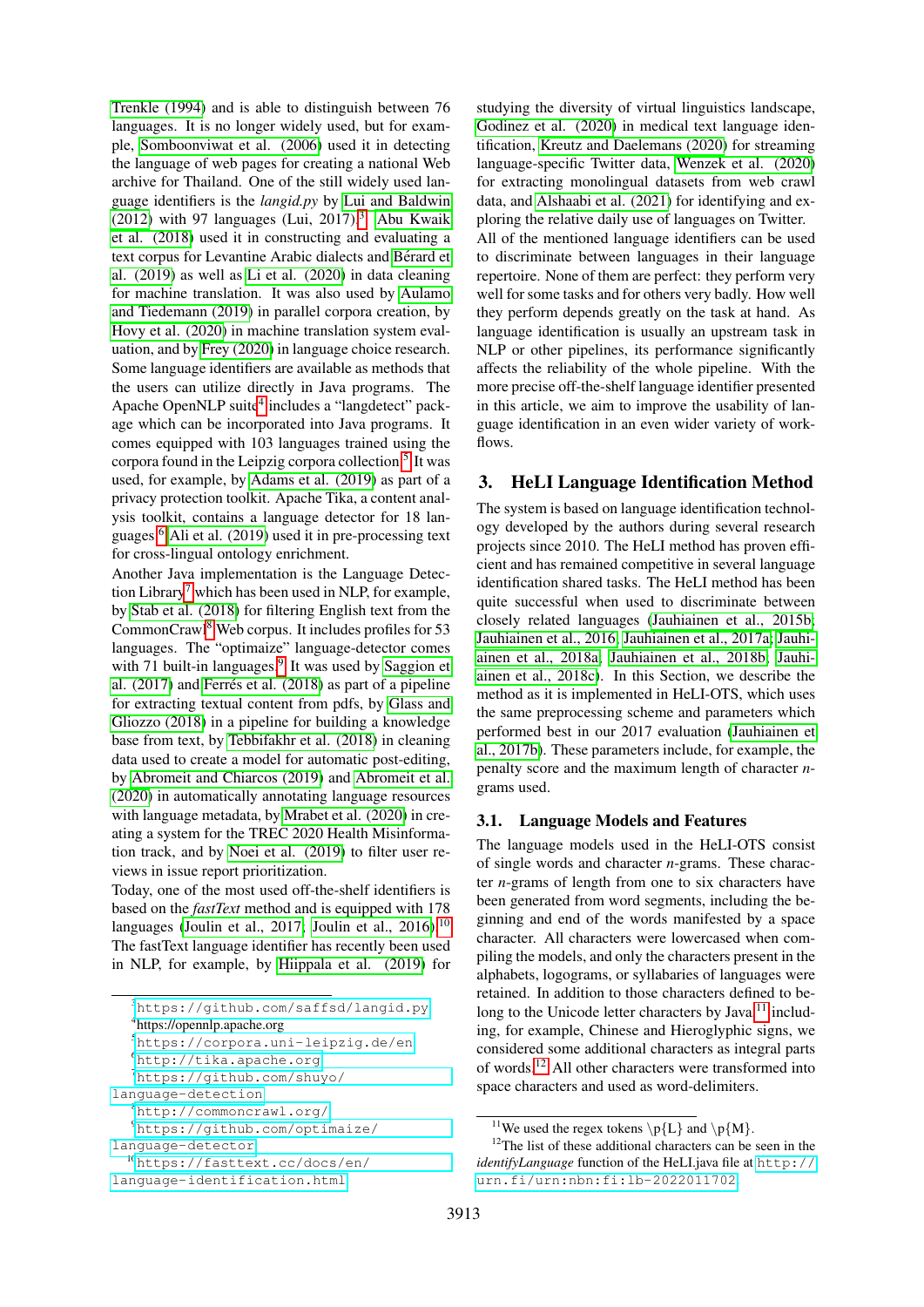#### 3.2. Method

When identifying the language of a text, the program first lowercases all characters and converts non-letter characters into white spaces in a similar manner as was done when compiling the language models. The text is then divided into words. Each word is given a score for each language. The scores for words are calculated using the highest order language models possible. Words are considered to be of the highest order, followed by character *n*-grams from the longest to the shortest. If the word being scored is found in at least one language, the word is scored using the word models. The score is the negative logarithm of the relative frequency of the word in each language. If the word is missing from some language, a fixed penalty score of 7.0 is used. If the word is not found in any of the word models, the method backs off to using the character 6 grams. The word is divided into overlapping character *n*-grams, and the word gets a score equal to the average of the scores of these *n*-grams. The same fixed penalty value is used in case an *n*-gram is missing from some language. If none of the 6-grams generated from the word are found in any of the models, the method backs off to using character 5-grams and continues to as short *n*-grams as needed. Finally, for the whole sentence, each language gets a score equal to the average of the scores of the words.

The HeLI method works very well for languages using clear boundaries between words as it can give equal opportunity to each word to influence the outcome. For example, the word "the" is very characteristic of English and is given the same opportunity as the word "international". If only character *n*-grams were used, "international" would have roughly four times the weight of "the". HeLI can also discriminate between languages that do not use white spaces as word boundary markers but does not perform as well as with languages using them. For example, in Chinese, complete sentences are considered one "word". Furthermore, in the case of code-switching, the method gives disproportionate value to short sequences of Latin characters amid, for example, a long continuous line of Chinese characters. The program has a built-in fix for this latter problem so that when a text has more than 50% of its characters from the CJK character set, only Japanese, Mandarin, or Korean can be given as a result.

#### 3.3. Performance

In 2016, we achieved the shared first position in the Discriminating Between Similar languages shared task using the HeLI method [\(Jauhiainen et al., 2016;](#page-8-1) [Mal](#page-9-11)[masi et al., 2016\)](#page-9-11). In that shared task, the aim was to distinguish between 12 languages or language variants, some of which were very similar to each other, such as the Argentine, Castilian, and Mexican variants of written Spanish. In 2018, we equipped the HeLI method with adaptive language models and won both the German Dialect Identification (GDI) and the Indo-Aryan Language Identification (ILI) shared tasks [\(Jauhiainen](#page-8-12) [et al., 2018b;](#page-8-12) [Jauhiainen et al., 2018c;](#page-8-13) [Zampieri et al.,](#page-9-12) [2018\)](#page-9-12).

In 2017, we evaluated several language identification methods [\(Cavnar and Trenkle, 1994;](#page-7-1) [Vogel and](#page-9-13) [Tresner-Kirsch, 2012;](#page-9-13) [King and Dehdari, 2008;](#page-9-14) [Brown,](#page-7-13) [2013;](#page-7-13) [Vatanen et al., 2010\)](#page-9-15) in a test setting combining several challenging contexts: the training and testing sets being from different domains (mostly Wikipedia for training and Universal Declaration of Human Rights for testing), the amount of training data for some languages being meager (starting from 2,710 words), the texts to be identified being very short (starting from 5 characters), and the number of possible languages being reasonably large (285 languages in the repertoire of the language identifier) [\(Jauhiainen et al.,](#page-8-14) [2017b\)](#page-8-14). In our evaluation, when using fewer than 20 characters, the HeLI method was outperformed by the absolute discounting method used by [Vatanen et al.](#page-9-15) [\(2010\)](#page-9-15) but attained the best F1-score in all the tests with more than 20 characters and having, for example, eight times fewer recall errors and five times fewer precision errors with test texts of 100 characters, than the secondbest evaluated method.

In 2020, we organized the Uralic Language Identification (ULI) shared task with three separate tracks [\(Gaman et al., 2020;](#page-7-14) [Jauhiainen et al., 2020b\)](#page-8-15). The first two tracks focused on the problematic issues in finding rare languages among many more common languages, but the third track was the first general-purpose language identification shared task to date to feature a large number of languages. The ULI shared task was continued in the VarDial evaluation campaign 2021 as an open leaderboard [\(Chakravarthi et al., 2021\)](#page-7-15) and the best language identification method to date in the third track is still the HeLI method which we used as a baseline. The HeLI method was used with identical parameters to the 2017 evaluation, and no parameters were optimized for the ULI task. Anyone wanting to evaluate additional language identification methods is welcome to submit new results, which will be added to the leaderboard for as long as the leaderboard is active. The information on how to get the training and testing data can be found on the leaderboard page.<sup>[13](#page-2-1)</sup>

The continued competitive performance of the HeLI method and the possibilities given to us by our ongoing "Language Identification of Speech and Text" project<sup>[14](#page-2-2)</sup> drove us to publish a general-purpose off-the-shelf language identification tool.

<span id="page-2-1"></span><span id="page-2-0"></span><sup>13</sup>[http://urn.fi/urn:nbn:fi:](http://urn.fi/urn:nbn:fi:lb-2020102201)

[lb-2020102201](http://urn.fi/urn:nbn:fi:lb-2020102201)

<span id="page-2-2"></span><sup>14</sup>[https://www.vaikuttavuussaatio.fi/en/](https://www.vaikuttavuussaatio.fi/en/funded-projects/) [funded-projects/](https://www.vaikuttavuussaatio.fi/en/funded-projects/)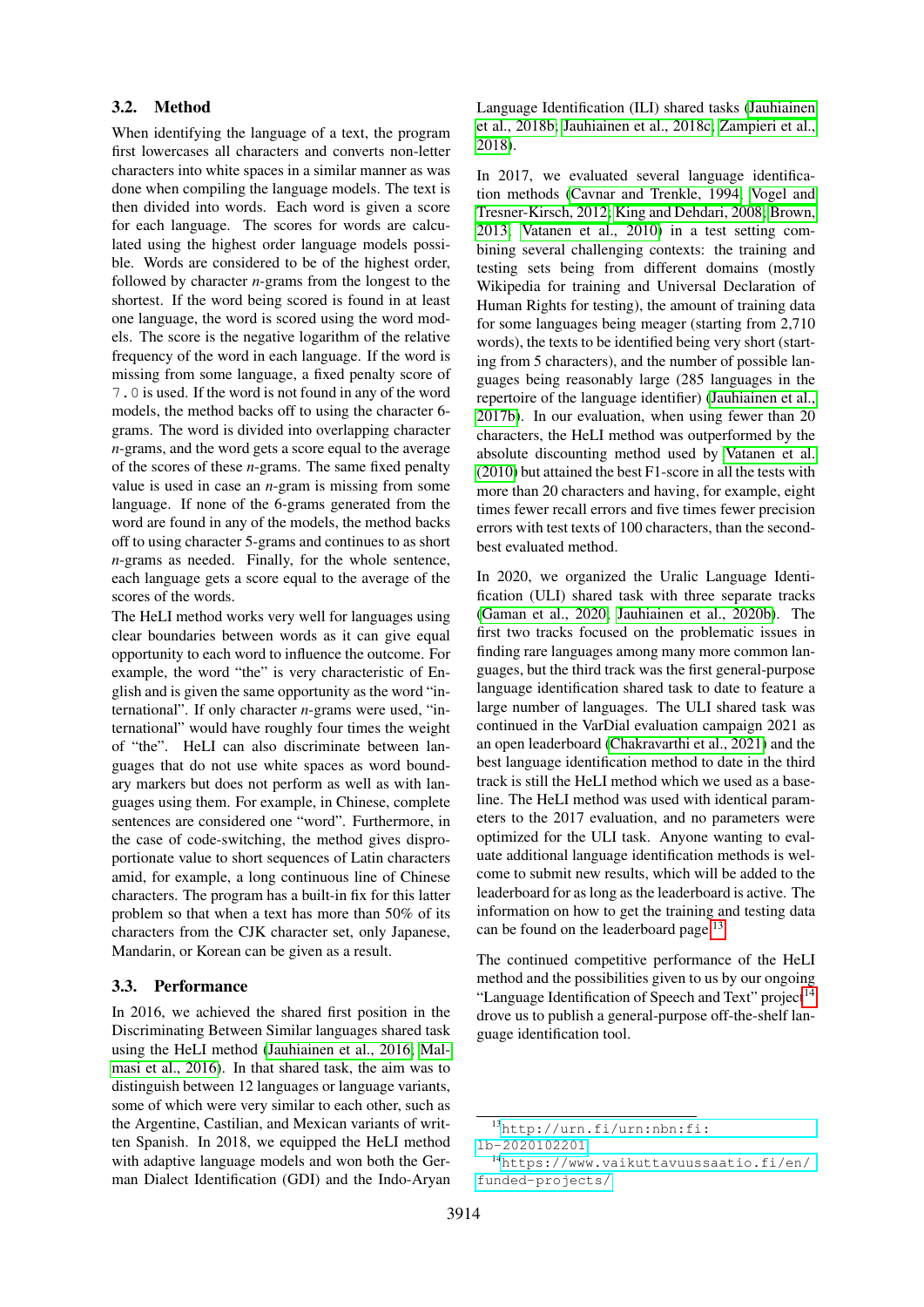## 4. HeLI-OTS

The HeLI-OTS 1.2 is described in the Metashare ser-vice<sup>[15](#page-3-0)</sup> of the Language Bank of Finland<sup>[16](#page-3-1)</sup>, and it is downloadable from Zenodo (Jauhiainen and Jauhiainen,  $2022$ ).<sup>[17](#page-3-2)</sup> The software is available under both CC-BY and Apache 2 licenses. The complete download package includes the Java source code of the identifier and language models for 200 languages. If the user is interested in only using the language identifier, it is sufficient to download just the pre-compiled  $HELI$ . jar file (44.1MB), which can be used as a standalone language identifier in systems equipped with the Java 16 runtime environment.[18](#page-3-3) It can identify *c*. two thousand sentences per second using one computing core (3.2 GHz) and around 3 gigabytes of memory on a 2021 laptop computer.

We have included two Python files to provide a simple example of how  $H \in LI$ . jar can be used in a Python environment.

In the LanguageModels directory, there are seven files per language containing the features mentioned earlier and their frequencies in the material used for training. Each file contains a maximum of 10,000 features.

The frequencies for words and character *n*-grams in different languages have been calculated using different corpora. The languages that were part of the repertoire of the ULI shared task [\(Jauhiainen et al., 2020b\)](#page-8-15) all used the same corpora: Wanca  $2016$  corpora<sup>[19](#page-3-4)</sup> (Jauhiainen and Jauhiainen, 2020) for rare Uralic languages [\(Jauhiainen et al., 2019a\)](#page-8-16) and corpora from the Leipzig corpora collection<sup>[20](#page-3-5)</sup> (Goldhahn et al., 2012) for others [\(Biemann et al., 2007\)](#page-7-16). For the rest of the languages, the training sources are mostly the same as in the 2017 evaluation<sup>[21](#page-3-6)</sup> [\(Jauhiainen et al., 2017b\)](#page-8-14). In 2021, the HeLI-OTS 1.1 was tested by Lingsoft<sup>[22](#page-3-7)</sup> and the Language Bank of Finland, and they encountered practical problems with dialectal Finnish, which tended to be identified as one of the close languages, such as Livvi-Karelian (olo). In order to remedy this problem, which we had already encountered earlier when crawling the Finnish internet during the Suki project, ten additional models for dialectal Finnish were added using the sources gathered during the project.

<span id="page-3-7"></span><span id="page-3-6"></span><span id="page-3-5"></span><span id="page-3-4"></span><span id="page-3-3"></span><span id="page-3-2"></span><span id="page-3-1"></span><span id="page-3-0"></span>

| $15$ http://urn.fi/urn:nbn:fi:                                        |
|-----------------------------------------------------------------------|
| 1b-2022011701                                                         |
| $^{16}$ https://www.kielipankki.fi/                                   |
| language-bank/                                                        |
| $17$ http://urn.fi/urn:nbn:fi:                                        |
| 1b-2022011702                                                         |
| <sup>18</sup> To date the identifier has been tested on Linux and Mac |
| OS environments.                                                      |
| $^{19}$ http://urn.fi/urn:nbn:fi:                                     |
| 1b-2020022901                                                         |
| <sup>20</sup> https://corpora.uni-leipzig.de/en                       |
| $^{21}$ http://suki.ling.helsinki.fi/                                 |
| LILanquages.html                                                      |
| <sup>22</sup> https://www.lingsoft.fi/en                              |

| [ido],3.5029755     |
|---------------------|
| $[lmo]$ , 3.5215342 |
| [mw1], 3.5261147    |
| [epo], 3.5410736    |
| [spa], 3.5475852    |
|                     |
| [lmo], 2.7412848    |
| [ina], 3.0175257    |
| [cat],3.0623221     |
| [spa], 3.089319     |
| [epo],3.111251      |
|                     |

<span id="page-3-8"></span>Table 1: Example output using "-t 5" option.

#### 4.1. Usage

The identifier can read the text to be identified from either the standard input or from an existing file. If the text is read from standard input, each line entered will be identified separately, and the result will be printed to standard output as an ISO 639-3 three-letter language identifier. The program will continue to receive text to be identified until the EOF character is sent to the standard input.

If an input file is specified using the  $-r$  option, the program will identify each line found from the file and print the results to standard output or a file defined by the  $-w$  option.

If the  $-t$  option is used followed by number *n*, the identifier will print the *n* best languages followed by their language scores (lower is better) for each mystery text. The list of top scores for each text is printed one per line, and an empty line indicates moving to the following mystery text. Table [1](#page-3-8) gives an example of such an output.

The -l option can restrict the language repertoire loaded when the program commences. The program still reads in the list of languages from the *languagelist* file, but the models are loaded for only those languages in which identifiers begin with one of the identifiers listed after the option. For example with -l hsb,slv the models for *hbsbos*, *hbshrv*, *hbssrp*, and *slv* are loaded.

By default, the HeLI-OTS supposes that the first and the last character sequences in a text to be identified are complete words. This might not be the case in some situations, and if the  $-p$  option is used, the supposition is not made for the last sequence.

See Table [2](#page-4-1) for command examples.

## 4.2. Confidence Scores

Using the  $-c$  option causes the program to print a confidence score after the ISO 639-3 identifier. The confidence score is the absolute difference between the language scores of the predicted language and the secondbest language. The higher the score is, the more confident the identification. This relatively simple way of calculating a confidence score is the same we use in our language model adaptation method [\(Jauhiainen et al.,](#page-8-17)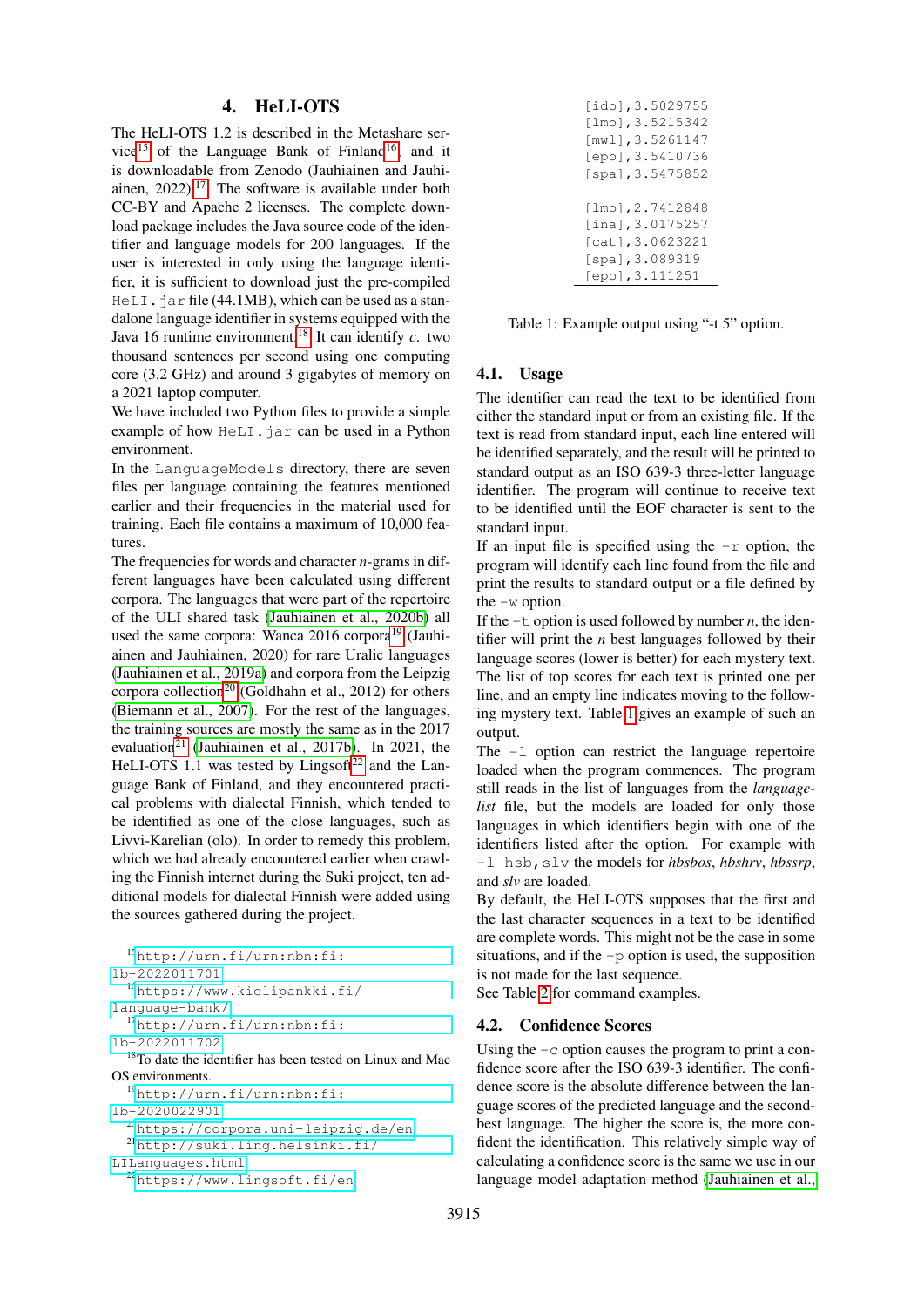| <b>Command</b>                                                 | <b>Function</b>                                                |
|----------------------------------------------------------------|----------------------------------------------------------------|
| java -jar HeLI.jar                                             | reads the stdin line by line and writes ISO 639-3              |
|                                                                | identifiers to stdout until EOF                                |
| java -jar HeLI.jar -r <infile> -w <outfile></outfile></infile> | reads the $\langle \text{infile} \rangle$ and writes ISO 639-3 |
|                                                                | identifiers to $\leq$ out file>                                |
| -t <number></number>                                           | prints the top <number> languages for each line</number>       |
| $-1$ <xxx>, <yyy>, </yyy></xxx>                                | restricts the language repertoire to listed languages          |
| $-p$                                                           | considers the last token of each mystery text to be only       |
|                                                                | partial word                                                   |
| $-h$                                                           | prints usage instructions                                      |
| $-c$                                                           | prints confidence scores after ISO 639-3 identifiers           |

<span id="page-4-1"></span>[Table 2: Example commands for HeLI-OTS.](#page-8-17)

[2019c\)](#page-8-17) for deciding the order of adding new material to the language models. It has proven to be very efficient [\(Jauhiainen et al., 2019b;](#page-8-18) [Jauhiainen et al., 2021a\)](#page-8-19).

This confidence score could be used to detect unseen languages using thresholding, but setting a global confidence threshold for the identifier is practically impossible as the score differences depend significantly on the languages the user is targeting. If the user is interested in a language with no structural relatives among the repertoire of the language identifier, the threshold can be much higher than for those languages with close relatives.

#### 4.3. Creating Additional Language Models

The HeLI-OTS 1.2 language identifier is accompanied by a createmodels.java program which can create additional or customized language models. The current version of the program reads in text files named <ISO\_639-3\_identifier>.train from a sub-directory Training and writes seven files beginning with the language identifier to Models subdirectory. In order to use these additional models, the <ISO\_639-3\_identifier> has to be added to the languagelist file, and the corresponding model files moved to the LanguageModels directory. The newly created model files may contain considerably more features than the 10,000 shipped with the current implementation, so it might be necessary to trim them if there are issues with memory or storage space. The three first characters of the <ISO\_639-3\_identifier> are used as the language to which the HeLI-OTS will map the results. If such a language already exists in the repertoire, the best score is used, which is the case, for example, with the additional dialectal Finnish models. The additional Finnish models have <ISO\_639-3\_identifier>s such as fini, finj, and fink and they are all mapped to fin when producing the results.

With this program, creating language models for all the 214 languages or variants took 4,5 hours using one core from a laptop computer. Unpacked, these language models take 115 megabytes of storage space, so about half a megabyte per language. When adding new languages, it is not necessary to re-train the existing lan-

guage models, as HeLI is a generative classifier and the models are independent of each other.

#### 5. Evaluation

<span id="page-4-0"></span>Comparing language identification systems is a complicated issue as the evaluation setup can greatly affect the evaluation outcome. A recent evaluation, in which *fastText* was superior to the *langid.py* language identifier, was carried out by [Toftrup et al. \(2021\)](#page-9-16). Another evaluation with similar results was carried out earlier by [Hiippala et al. \(2019\)](#page-8-7). In light of these evaluations, we decided to compare HeLI-OTS especially with the fastText implementation, which [Toftrup et al. \(2021\)](#page-9-16) referred to as a *de facto* standard in language identification.

#### 5.1. Initial Experiments

[Hiippala et al. \(2019\)](#page-8-7) evaluated the performance of the *fastText*, *langid.py*, and *CLD2* in identifying the language of Instagram posts. Their test set included 1,755 sentences.[23](#page-4-2) We rerun *langid.py* on the sentences and received a micro  $F_1$  score of 0.786 and a macro F-score of 0.628. For HeLI-OTS, our initial test gave a micro  $F_1$  score of 0.863 and a macro  $F_1$  score of 0.685. We thought especially the macro F-score to be rather low when compared with, for example, the macro  $F_1$  score of 0.925 reached using the HeLI method at the ULI-178 shared task, so we manually inspected some of the results to see what kind of errors our identifier made.

The test set includes some sentences, the language of which could not be identified with certainty, such as just the placename "Helsinki" written in Cyrillic, which is labeled as Russian even though it could equally well be one of the other languages written in Cyrillic. Additionally, we noticed that some of our training data (such as those for Ewe "ewe", Igbo "ibo", and Tagalog "tgl") included lots of text written in English. Text in English and other languages using Latin characters were also found in the training corpus for Chinese (cmn), Japanese (jpn), and Korean (kor), as

<span id="page-4-2"></span> $23$ The amount is different from the 1,688 reported in their paper, but we checked with the authors, and 1,755 is the correct number for sentences.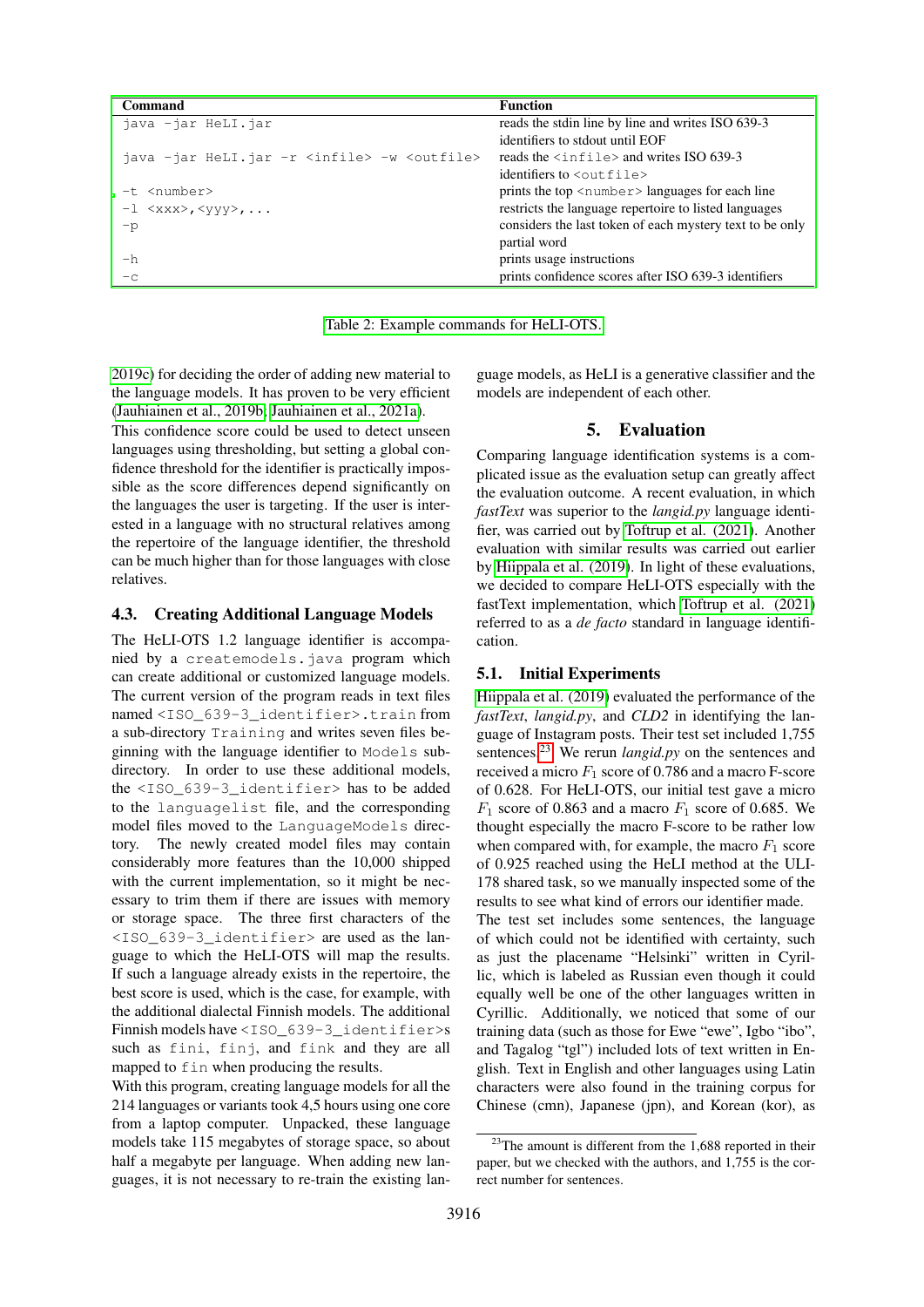|      |     | afr cmn |  |     |  |  |  |                                  |  | eng ewe fin fry ibo jpn ltz lus myv pam roh tgl others |
|------|-----|---------|--|-----|--|--|--|----------------------------------|--|--------------------------------------------------------|
| cmn  |     |         |  |     |  |  |  |                                  |  |                                                        |
| eng  | 3 3 |         |  |     |  |  |  | 694 10 6 4 31 6 8 3 19 3 3 13 32 |  |                                                        |
| fin  |     |         |  | 417 |  |  |  | $\frac{3}{2}$                    |  |                                                        |
| .jpn |     |         |  |     |  |  |  |                                  |  |                                                        |

<span id="page-5-0"></span>Table 3: Languages confused with English when using Hiippala et al. test set before corpora cleaning.

| Program      | #languages | <b>Testing data</b> Macro $F_1$ |       | <b>Micro</b> $F_1$ | <b>Micro Recall</b> | <b>Micro Precision</b> |
|--------------|------------|---------------------------------|-------|--------------------|---------------------|------------------------|
| HeLI-OTS 1.2 | 200        | ULI 110-                        | 0.699 | 0.993              | 0.993               | 0.993                  |
| fastText     | 76         | ULI 110-                        | 0.536 | 0.822              | 0.822               | 0.822                  |

<span id="page-5-1"></span>Table 4: Results of the evaluations using ULI 110 test set.

well as in corpora of languages using Cyrillic characters. Table [3](#page-5-0) is a confusion table showing the languages to which English text was identified more than twice.

We ended up cleaning the training set by manually inspecting several training texts. We used word frequency lists generated from the training texts to find frequent foreign words for some languages. We removed some of the foreign language incursions we found, most of which were in English. Furthermore, Latin characters were automatically filtered from corpora such as Japanese and Mandarin. After this, the micro  $F_1$  score rose to 0.876, and the macro  $F_1$  score to 0.693. The improvement was clear but not substantial, and, since we had inspected the errors made by HeLI-OTS, the results were no more comparable with those attained without learning from the test set.

#### 5.2. ULI 110

In order to have some indication of the effectiveness of HeLI-OTS compared with the existing off-the-shelf language identifiers, we built ULI 110, a new test set with 110 languages. This new test set contains 1,074,939 sentences in languages in which fastText and HeLI claim to be proficient. It is a subset of the ULI test set (178 languages) [\(Jauhiainen et al., 2020b\)](#page-8-15) with only the shared languages from the repertoires of the fastText (176 languages) [\(Joulin et al., 2017;](#page-9-8) [Joulin et](#page-8-6) [al., 2016\)](#page-8-6) and the HeLI-OTS (200 languages) language identifiers.

Including the time to read in the language models, it took less than 10 minutes for HeLI-OTS 1.2 to process the test sentences using one laptop computing core, so *c*. 1,900 sentences per second. The results of the experiments can be seen in Table [4.](#page-5-1) With HeLI-OTS, the macro  $F_1$  score was 0.699, and the micro  $F_1$  score was 0.993. This macro  $F_1$  was quite similar to the one attained when using the Instagram captions test set, but the micro  $F_1$  score was extremely high in comparison. With fastText, the macro  $F_1$  score was 0.536 and the micro  $F_1$  score 0.822. Roughly put, this means that in this kind of test setting, fastText makes an error with every fifth sentence and HeLI-OTS just once in a hundred sentences. The averaged micro recall, microprecision, and micro  $F_1$  scores are very close because 107 of the 110 languages had the same number of test

sentences, in which case a recall error in one language means an equal precision error in another. We assumed the difference in performance between the two identifiers was magnified by the careful curation of the HeLI-OTS language repertoire, so we took a closer look at the results of those tested languages in which fastText had fared the worst in order to see whether the training and the testing languages were, in fact, the same.

The worst performing language was Palatine German (pfl), with a recall of 0.0001 and precision of 0.1667. The testing data was from pfl Wikipedia from Leipzig Corpora Collection (LCC). pfl is on the list of lan-guages supported by fastText;<sup>[24](#page-5-2)</sup> however, a mystery text was identified as pfl only six times, and only one of those texts was actually in pfl. The second worst performing language was Central Bikol (bcl), with an F-score of 0.0169. The testing data was again from the corresponding Wikipedia collection at LCC. Although bcl is on the fastText list of languages, most bcl texts were identified as Tagalog. The third worst performing language was Sardinian (srd), with a recall of 0.0158. The test material again originated from Wikipedia. Of the 10,000 Sardinian mystery texts, 2,931 were identified as Italian, 1,887 Spanish, 1,581 as Catalan, and 1,043 as French. These three examples show that fast-Text performs poorly for some of the rarer languages with close relatives in the test set. Partly due to some of these rare languages having a low recall, the F-score of some of the more common languages remained low. Table [5](#page-6-2) shows how fastText has a slightly higher recall than HeLI-OTS for German, English, and Italian, but it comes with a high price in precision.

## 5.3. OpenSubtitles

In order to test the performance in a setting not defined by ourselves, we used the evaluation setup described by [Toftrup et al. \(2021\)](#page-9-16) as an inspiration. We took a subset of the 10,000 short texts from the OpenSubtitles [\(Lison and Tiedemann, 2016\)](#page-9-17) for each of the 20 languages evaluated by [Toftrup et al. \(2021\)](#page-9-16). Like [Toftrup](#page-9-16) [et al. \(2021\)](#page-9-16), we removed all special characters, made sure that the texts started with a word, and cut the texts

<span id="page-5-2"></span><sup>24</sup>[https://fasttext.cc/docs/en/](https://fasttext.cc/docs/en/language-identification.html) [language-identification.html](https://fasttext.cc/docs/en/language-identification.html)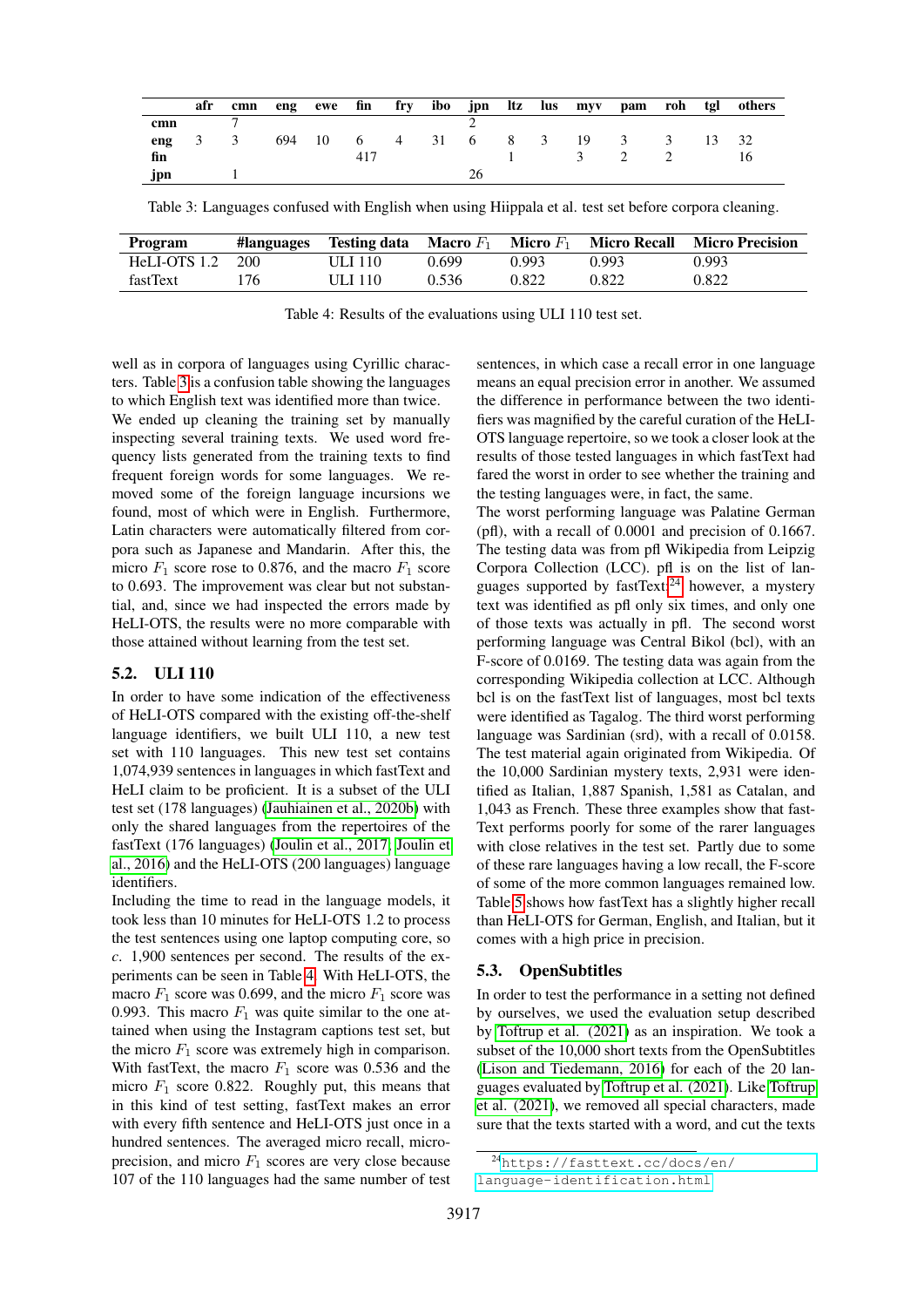| Program      | language | $F_1$  | Recall | <b>Precision</b> |
|--------------|----------|--------|--------|------------------|
| HeLI-OTS 1.2 | German   | 0.9894 | 0.9851 | 0.9937           |
| fastText     | German   | 0.5539 | 0.9989 | 0.3832           |
| HeLI-OTS 1.2 | English  | 0.9643 | 0.9974 | 0.9334           |
| fastText     | English  | 0.4941 | 0.9982 | 0.3283           |
| HeLI-OTS 1.2 | Italian  | 0.9451 | 0.9257 | 0.9654           |
| fastText     | Italian  | 0.4057 | 0.9588 | 0.2573           |

Table 5: Results for German, English, and Italian with fastText and HeLI-OTS using ULI 110.

<span id="page-6-2"></span>

| Program      | #languages | <b>Testing data</b> | <b>Macro</b> $F_1$ | <b>Micro</b> $F_1$ |
|--------------|------------|---------------------|--------------------|--------------------|
| HeLI-OTS 1.2 | 20         | OpenSubtitles 20    | 0.824              | 0.824              |
| HeLI-OTS 1.2 | 200        | OpenSubtitles 20    | 0.408              | 0.699              |
| fastText     | 176        | OpenSubtitles 20    | 0.263              | 0.635              |
| fastText     | 20         | Toftrup OS 20       | 0.675              |                    |
| langid.py    | 20         | Toftrup OS 20       | 0.543              |                    |

<span id="page-6-3"></span>Table 6: Results of the evaluations using Open Subtitles.

after ten characters so that the length of each text to be examined was exactly ten characters. The results of the experiments can be seen in Table [6.](#page-6-3) We used the -p option with HeLI, as the test length was relatively short, and it seemed probable that the last tokens would not be complete words. Without restricting the HeLI-OTS to the 20 relevant languages, the macro  $F_1$  score attained was 0.408, which is quite good compared with the 0.263 attained by fastText for the same data. The micro  $F_1$  for HeLI-OTS was also better (0.699) than the one for fastText  $(0.635)^{25}$  $(0.635)^{25}$  $(0.635)^{25}$  The HeLI-OTS 1.2 processed the 200,000 text excerpts in 59 seconds.<sup>[26](#page-6-5)</sup> When we restricted the HeLI-OTS to the 20 relevant languages, the macro  $F_1$  score rose to 0.824, clearly better than those attained by either off-the-shelf fastText or langid.py in the evaluations of [Toftrup et al. \(2021\)](#page-9-16). Restricting fastText to a subset of its language repertoire is impossible without producing results for all the languages and extracting the relevant subset or, alternatively, retraining the whole model [\(Toftrup et al., 2021\)](#page-9-16). When restricted to the 20 relevant languages, it took only 8 seconds for HeLI-OTS to process the texts.

#### 6. Limitations

<span id="page-6-0"></span>Most of the languages included in the repertoire of the HeLI-OTS can be considered easy to distinguish from each other. Having rare languages in the repertoire of an identifier creates practical problems, especially if these languages are close relatives or easily mixed with more common languages. However, as we took the ULI shared task language repertoire as our starting point, the HeLI-OTS identifier's repertoire includes several rare Uralic languages, such as five separate Saami languages.

The HeLI-OTS does not include unseen language detection, so it always labels the text as one of the languages it knows unless the text is completely removed during preprocessing, in which case it gives "xxx" as the result instead of the ISO 639-3 identifier of one of the languages. The software includes an option to print confidence scores which can be, and have been, used to detect unseen languages. However, this is not a default option as the threshold depends on the intended usage of the program. As the system maps a text into exactly one language, it does not solve the problem of the identification of multilingual texts. It can, however, be used to detect the languages in multilingual documents by dividing the documents into smaller parts, for example, sentences. It can also be used as a component in the language set identification system we have published previously on GitHub [\(Jauhiainen et al., 2019a;](#page-8-16) [Jauhiainen et al., 2020a\)](#page-8-20). $27$ 

## 7. Conclusions

<span id="page-6-1"></span>As can be witnessed from the research articles listed in Section [2.2,](#page-0-3) off-the-shelf language identifiers are widely used in a variety of digital humanities-related research. The validity of the results of such research depends on the results given by the language identifier used. From our evaluation results (Tables [4](#page-5-1) and [5\)](#page-6-2), we can see that fastText favors the recall of common languages over their precision and the recall of more rare languages. This behavior might not be a problem for specific research questions, especially those focusing on one of the more common languages. However, this behavior might be detrimental to research focusing on the less common languages. We have shown that, by using the HeLI-OTS 1.2, it is possible to reach both high recall and high precision for all the languages, even if the number of languages is reasonably large.

<span id="page-6-4"></span><sup>&</sup>lt;sup>25</sup>For both programs, we mapped the various Norwegian languages to one.

<span id="page-6-5"></span> $26$ fastText managed to process the excerpts in less than 6 seconds.

<span id="page-6-6"></span><sup>27</sup>[https://github.com/tosaja/](https://github.com/tosaja/TunnistinPalveluMulti) [TunnistinPalveluMulti](https://github.com/tosaja/TunnistinPalveluMulti)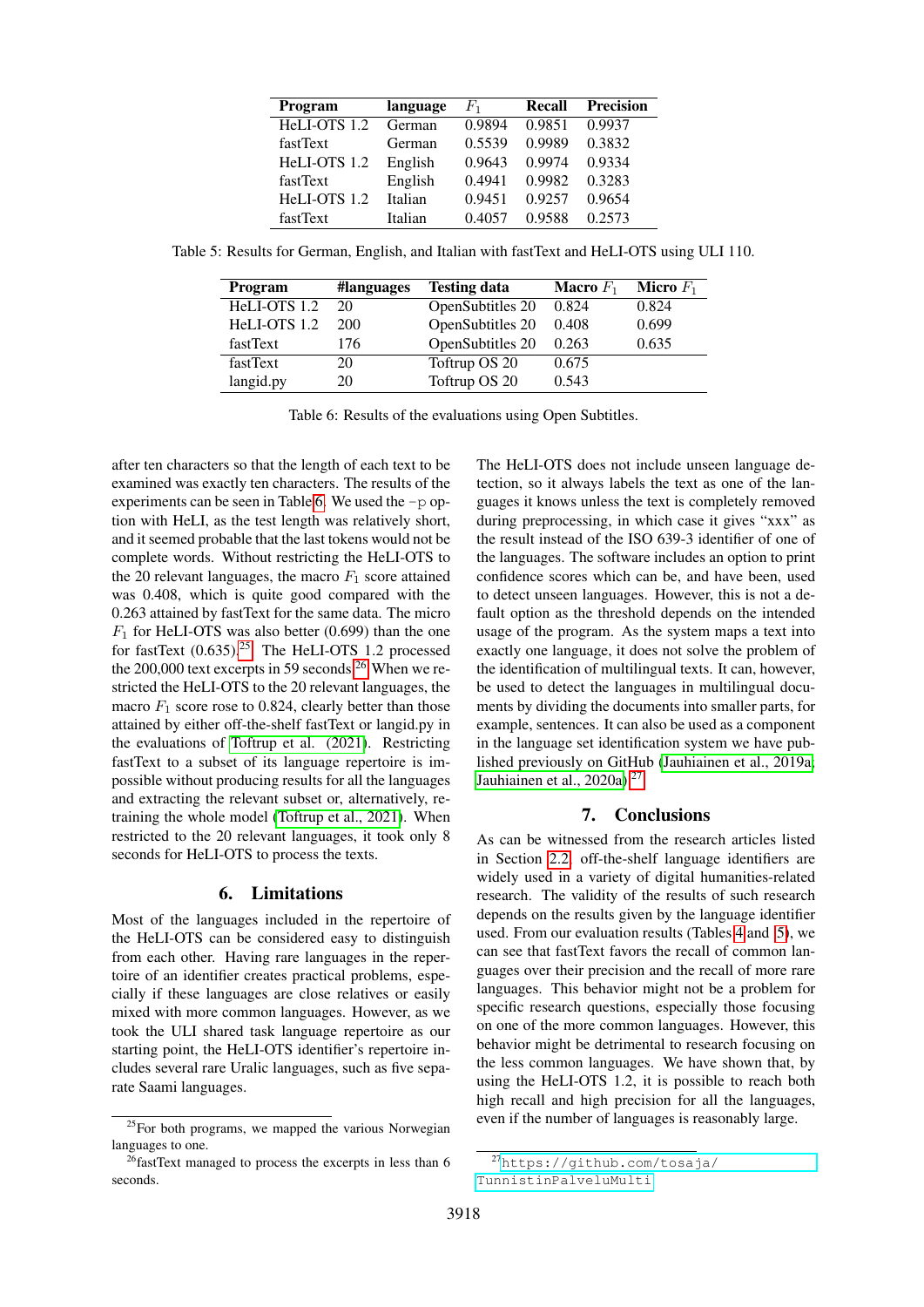#### 8. Future Work

<span id="page-7-0"></span>We have identified a few improvement targets for future versions of the HeLI-OTS language identifier:

- The handling of languages not using clearly defined word boundary markers should be improved in future releases.
- As mentioned earlier, the HeLI method combined with automatic language model adaptation was very successful in some of the shared tasks. We plan to incorporate this function into HeLI-OTS in the future.

## 9. Acknowledgments

The production and publication of the HeLI-OTS tool, as well as the writing of this article, have been partly supported by the Finnish Research Impact Foundation[28](#page-7-17) from its Tandem Industry Academy 2020 call in cooperation with Lingsoft Oy.<sup>[29](#page-7-18)</sup> We thank Lingsoft and especially Ilkka Koskenniemi for testing the software and good improvement suggestions. We also thank Tuomo Hiippala for providing a Python user's point of view.

#### 10. Bibliographical References

- <span id="page-7-10"></span>Abromeit, F. and Chiarcos, C. (2019). Automatic detection of language and annotation model information in conll corpora. In *2nd Conference on Language, Data and Knowledge (LDK 2019)*. Schloss Dagstuhl-Leibniz-Zentrum fuer Informatik.
- <span id="page-7-11"></span>Abromeit, F., Fäth, C., and Glaser, L. (2020). Annohub – annotation metadata for linked data applications. In *Proceedings of the 7th Workshop on Linked Data in Linguistics (LDL-2020)*, pages 36–44, Marseille, France, May. European Language Resources Association.
- <span id="page-7-2"></span>Abu Kwaik, K., Saad, M. K., Chatzikyriakidis, S., and Dobnik, S. (2018). Shami: A corpus of levantine arabic dialects. In *Proceedings of the eleventh international conference on language resources and evaluation (LREC 2018)*.
- <span id="page-7-6"></span>Adams, A., Aili, E., Aioanei, D., Jonsson, R., Mickelsson, L., Mikmekova, D., Roberts, F., Valencia, J. F., and Wechsler, R. (2019). Anonymate: A toolkit for anonymizing unstructured chat data. In *Proceedings of the Workshop on NLP and Pseudonymisation*, pages 1–7.
- <span id="page-7-7"></span>Ali, M., Fathalla, S., Ibrahim, S., Kholief, M., and Hassan, Y. F. (2019). Cloe: a cross-lingual ontology enrichment using multi-agent architecture. *Enterprise Information Systems*, 13(7-8):1002–1022.
- <span id="page-7-12"></span>Alshaabi, T., Dewhurst, D. R., Minot, J. R., Arnold, M. V., Adams, J. L., Danforth, C. M., and Dodds, P. S. (2021). The growing amplification of social

media: measuring temporal and social contagion dynamics for over 150 languages on twitter for 2009– 2020. *EPJ data science*, 10(1):1–28.

- <span id="page-7-4"></span>Aulamo, M. and Tiedemann, J. (2019). The opus resource repository: An open package for creating parallel corpora and machine translation services. *NoDaLiDa 2019*, page 389.
- <span id="page-7-3"></span>Bérard, A., Calapodescu, I., and Roux, C. (2019). Naver labs europe's systems for the wmt19 machine translation robustness task. In *Proceedings of the Fourth Conference on Machine Translation (Volume 2: Shared Task Papers, Day 1)*, pages 526–532.
- <span id="page-7-16"></span>Biemann, C., Heyer, G., Quasthoff, U., and Richter, M. (2007). The Leipzig Corpora Collection - monolingual corpora of standard size. *Proceedings of Corpus Linguistic 2007*.
- <span id="page-7-13"></span>Brown, R. D. (2013). Selecting and Weighting Ngrams to Identify 1100 Languages. In *Proceedings of the 16th International Conference on Text, Speech and Dialogue (TSD 2013)*, pages 475–483, Plzeň, Czech Republic.
- <span id="page-7-1"></span>Cavnar, W. B. and Trenkle, J. M. (1994). N-Gram-Based Text Categorization. In *Proceedings of SDAIR-94, Third Annual Symposium on Document Analysis and Information Retrieval*, pages 161–175, Las Vegas, USA.
- <span id="page-7-15"></span>Chakravarthi, B. R., Mihaela, G., Ionescu, R. T., Jauhiainen, H., Jauhiainen, T., Lindén, K., Ljubešić, N., Partanen, N., Priyadharshini, R., Purschke, C., Rajagopal, E., Scherrer, Y., and Zampieri, M. (2021). Findings of the VarDial evaluation campaign 2021. In *Proceedings of the Eighth Workshop on NLP for Similar Languages, Varieties and Dialects*, pages 1– 11, Kiyv, Ukraine, April. Association for Computational Linguistics.
- <span id="page-7-8"></span>Ferrés, D., Saggion, H., Ronzano, F., and Bravo,  $\hat{A}$ . (2018). Pdfdigest: an adaptable layout-aware pdfto-xml textual content extractor for scientific articles. In *Proceedings of the Eleventh International Conference on Language Resources and Evaluation (LREC 2018)*.
- <span id="page-7-5"></span>Frey, J. C. (2020). *Using data mining to repurpose German language corpora. An evaluation of data-driven analysis methods for corpus linguistics*. Ph.D. thesis, University of Bologna Digital Library.
- <span id="page-7-14"></span>Gaman, M., Hovy, D., Ionescu, R. T., Jauhiainen, H., Jauhiainen, T., Lindén, K., Ljubešić, N., Partanen, N., Purschke, C., Scherrer, Y., and Zampieri, M. (2020). A report on the VarDial evaluation campaign 2020. In *Proceedings of the 7th Workshop on NLP for Similar Languages, Varieties and Dialects*, pages 1–14, Barcelona, Spain (Online), December. International Committee on Computational Linguistics (ICCL).
- <span id="page-7-9"></span>Glass, M. and Gliozzo, A. (2018). A dataset for webscale knowledge base population. In Aldo Gangemi, et al., editors, *The Semantic Web*, pages 256–271, Cham. Springer International Publishing.

<span id="page-7-18"></span><span id="page-7-17"></span><sup>28</sup><https://www.vaikuttavuussaatio.fi/en/> <sup>29</sup><https://www.lingsoft.fi/en>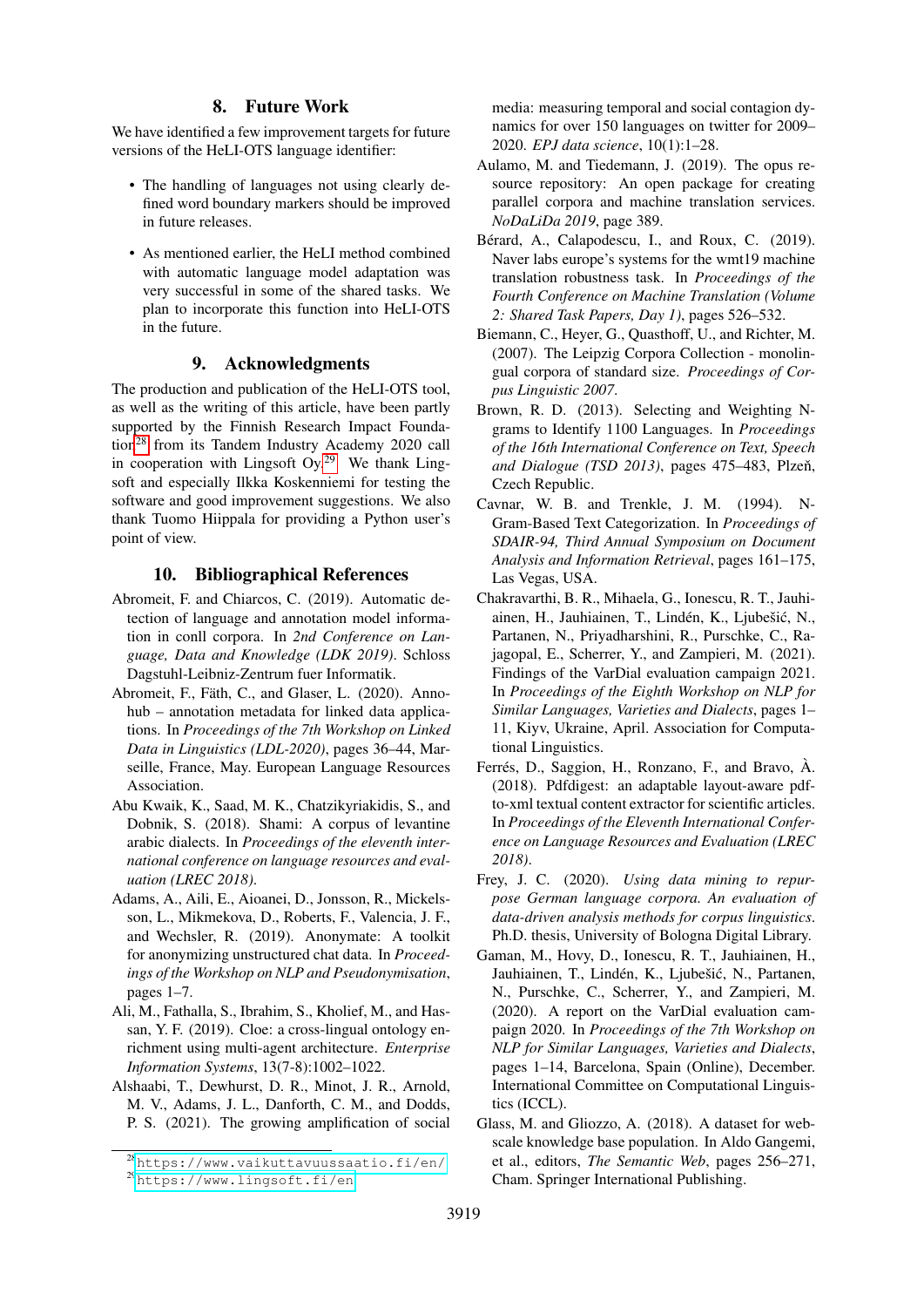- <span id="page-8-8"></span>Godinez, E. V., Szlávik, Z., Santamaría, S. B., and Sips, R.-J. (2020). Language identification for short medical texts. In *HEALTHINF*, pages 399–406.
- <span id="page-8-7"></span>Hiippala, T., Hausmann, A., Tenkanen, H., and Toivonen, T. (2019). Exploring the linguistic landscape of geotagged social media content in urban environments. *Digital Scholarship in the Humanities*, 34(2):290–309.
- <span id="page-8-5"></span>Hovy, D., Bianchi, F., and Fornaciari, T. (2020). "you sound just like your father" commercial machine translation systems include stylistic biases. In *Proceedings of the 58th Annual Meeting of the Association for Computational Linguistics*, pages 1686– 1690, Online, July. Association for Computational Linguistics.
- <span id="page-8-3"></span>Jauhiainen, H., Jauhiainen, T., and Lindén, K. (2015a). The Finno-Ugric Languages and The Internet Project. *Septentrio Conference Series*, 0(2):87– 98.
- <span id="page-8-9"></span>Jauhiainen, T., Jauhiainen, H., and Lindén, K. (2015b). Discriminating similar languages with token-based backoff. In *Proceedings of the Joint Workshop on Language Technology for Closely Related Languages, Varieties and Dialects*, pages 44–51, Hissar, Bulgaria, September. Association for Computational Linguistics.
- <span id="page-8-1"></span>Jauhiainen, T., Lindén, K., and Jauhiainen, H. (2016). HeLI, a word-based backoff method for language identification. In *Proceedings of the Third Workshop on NLP for Similar Languages, Varieties and Dialects (VarDial3)*, pages 153–162, Osaka, Japan, December. The COLING 2016 Organizing Committee.
- <span id="page-8-10"></span>Jauhiainen, T., Lindén, K., and Jauhiainen, H. (2017a). Evaluating HeLI with non-linear mappings. In *Proceedings of the Fourth Workshop on NLP for Similar Languages, Varieties and Dialects (VarDial)*, pages 102–108, Valencia, Spain, April. Association for Computational Linguistics.
- <span id="page-8-14"></span>Jauhiainen, T., Linden, K., and Jauhiainen, H. (2017b). ´ Evaluation of language identification methods using 285 languages. In *Proceedings of the 21st Nordic Conference on Computational Linguistics*, pages 183–191, Gothenburg, Sweden, May. Association for Computational Linguistics.
- <span id="page-8-11"></span>Jauhiainen, T., Jauhiainen, H., and Linden, K. (2018a). ´ HeLI-based experiments in discriminating between Dutch and Flemish subtitles. In *Proceedings of the Fifth Workshop on NLP for Similar Languages, Varieties and Dialects (VarDial 2018)*, pages 137–144, Santa Fe, New Mexico, USA, August. Association for Computational Linguistics.
- <span id="page-8-12"></span>Jauhiainen, T., Jauhiainen, H., and Linden, K. (2018b). ´ HeLI-based experiments in Swiss German dialect identification. In *Proceedings of the Fifth Workshop on NLP for Similar Languages, Varieties and Dialects (VarDial 2018)*, pages 254–262, Santa Fe, New Mexico, USA, August. Association for Com-

putational Linguistics.

- <span id="page-8-13"></span>Jauhiainen, T., Jauhiainen, H., and Linden, K. (2018c). ´ Iterative language model adaptation for Indo-Aryan language identification. In *Proceedings of the Fifth Workshop on NLP for Similar Languages, Varieties and Dialects (VarDial 2018)*, pages 66–75, Santa Fe, New Mexico, USA, August. Association for Computational Linguistics.
- <span id="page-8-16"></span>Jauhiainen, H., Jauhiainen, T., and Linden, K. (2019a). Wanca in Korp: Text corpora for underresourced Uralic languages. In Jarmo Harri Jantunen, et al., editors, *Proceedings of the Research data and humanities (RDHUM) 2019 conference*, number 17 in Studia Humaniora Ouluensia, pages 21–40, Finland. University of Oulu.
- <span id="page-8-18"></span>Jauhiainen, T., Jauhiainen, H., and Lindén, K. (2019b). Discriminating between Mandarin Chinese and Swiss-German varieties using adaptive language models. In *Proceedings of the Sixth Workshop on NLP for Similar Languages, Varieties and Dialects*, pages 178–187, Ann Arbor, Michigan, June. Association for Computational Linguistics.
- <span id="page-8-17"></span>Jauhiainen, T., Linden, K., and Jauhiainen, H. (2019c). ´ Language model adaptation for language and dialect identification of text. *Natural Language Engineering*, 25(5):561–583.
- <span id="page-8-2"></span>Jauhiainen, T., Lui, M., Zampieri, M., Baldwin, T., and Lindén, K. (2019d). Automatic Language Identification in Texts: A Survey. *Journal of Artificial Intelligence Research*, 65:675–782.
- <span id="page-8-20"></span>Jauhiainen, H., Jauhiainen, T., and Lindén, K. (2020a). Building web corpora for minority languages. In *Proceedings of the 12th Web as Corpus Workshop*, pages 23–32, Marseille, France, May. European Language Resources Association.
- <span id="page-8-15"></span>Jauhiainen, T., Jauhiainen, H., Partanen, N., and Linden, K. (2020b). Uralic language identification ´ (ULI) 2020 shared task dataset and the wanca 2017 corpora. In *Proceedings of the 7th Workshop on NLP for Similar Languages, Varieties and Dialects*, pages 173–185, Barcelona, Spain (Online), December. International Committee on Computational Linguistics (ICCL).
- <span id="page-8-19"></span>Jauhiainen, T., Jauhiainen, H., and Lindén, K. (2021a). Naive Bayes-based experiments in Romanian dialect identification. In *Proceedings of the Eighth Workshop on NLP for Similar Languages, Varieties and Dialects*, pages 76–83, Kiyv, Ukraine, April. Association for Computational Linguistics.
- <span id="page-8-4"></span>Jauhiainen, T., Jauhiainen, H., and Linden, K. (2021b). Suomalais-ugrilaiset kielet ja internet-projekti 2013- 2019. In *Multilingual Facilitation*. University of Helsinki Library.
- <span id="page-8-0"></span>Jauhiainen, T. (2019). *Language identification in texts*. Ph.D. thesis, University of Helsinki, Finland.
- <span id="page-8-6"></span>Joulin, A., Grave, E., Bojanowski, P., Douze, M., Jégou, H., and Mikolov, T. (2016). Fasttext.zip: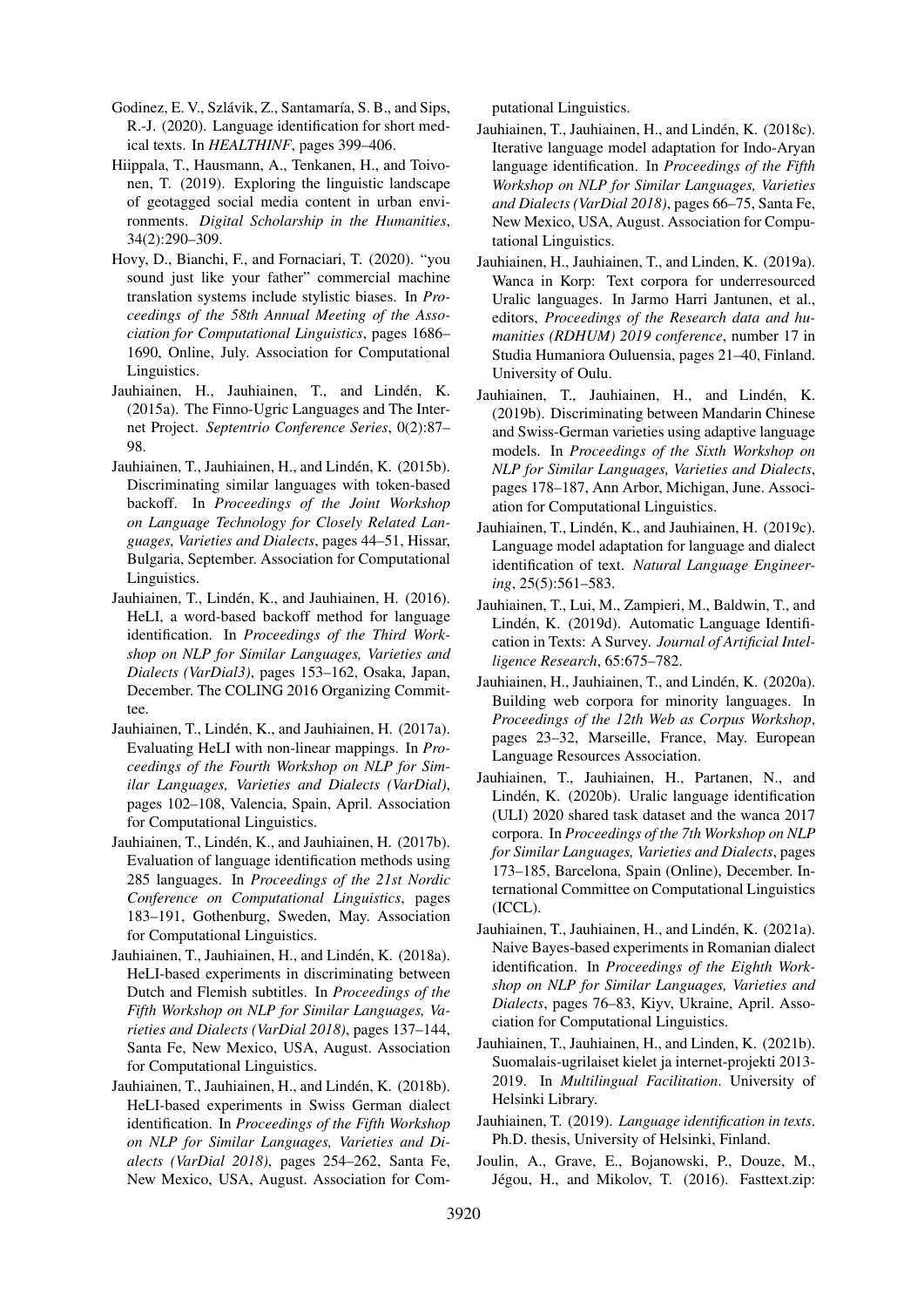Compressing text classification models. *arXiv preprint arXiv:1612.03651*.

- <span id="page-9-8"></span>Joulin, A., Grave, E., Bojanowski, P., and Mikolov, T. (2017). Bag of tricks for efficient text classification. In *Proceedings of the 15th Conference of the European Chapter of the Association for Computational Linguistics: Volume 2, Short Papers*, pages 427– 431, Valencia, Spain, April. Association for Computational Linguistics.
- <span id="page-9-14"></span>King, J. and Dehdari, J. (2008). An N-gram Based Language Identification System. The Ohio State University.
- <span id="page-9-9"></span>Kreutz, T. and Daelemans, W. (2020). Streaming language-specific Twitter data with optimal keywords. In *Proceedings of the 12th Web as Corpus Workshop*, pages 57–64, Marseille, France, May. European Language Resources Association.
- <span id="page-9-2"></span>Li, M., Cheng, H., Wang, Y., Zhang, S., Wu, L., and Guo, Y. (2020). BIT's system for the AutoSimTrans 2020. In *Proceedings of the First Workshop on Automatic Simultaneous Translation*, pages 37–44, Seattle, Washington, July. Association for Computational Linguistics.
- <span id="page-9-17"></span>Lison, P. and Tiedemann, J. (2016). OpenSubtitles2016: Extracting large parallel corpora from movie and TV subtitles. In *Proceedings of the Tenth International Conference on Language Resources and Evaluation (LREC'16)*, pages 923–929, Portorož, Slovenia, May. European Language Resources Association (ELRA).
- <span id="page-9-1"></span>Lui, M. and Baldwin, T. (2012). langid.py: An off-theshelf language identification tool. In *Proceedings of the ACL 2012 System Demonstrations*, pages 25–30, Jeju Island, Korea, July. Association for Computational Linguistics.
- <span id="page-9-11"></span>Malmasi, S., Zampieri, M., Ljubešić, N., Nakov, P., Ali, A., and Tiedemann, J. (2016). Discriminating between similar languages and Arabic dialect identification: A report on the third DSL shared task. In *Proceedings of the Third Workshop on NLP for Similar Languages, Varieties and Dialects (VarDial3)*, pages 1–14, Osaka, Japan, December. The COLING 2016 Organizing Committee.
- <span id="page-9-6"></span>Mrabet, Y., Sarrouti, M., Abacha, A. B., Gayen, S., Goodwin, T., Rae, A., Rogers, W., and Demner-Fushman, D. (2020). Nlm at trec 2020 health misinformation and deep learning tracks. In *Proceedings of the Twenty-Ninth Text Retrieval Conference (TREC 2020)*.
- <span id="page-9-7"></span>Noei, E., Zhang, F., Wang, S., and Zou, Y. (2019). Towards prioritizing user-related issue reports of mobile applications. *Empirical Software Engineering*, 24(4):1964–1996.
- <span id="page-9-4"></span>Saggion, H., Ronzano, F., Accuosto, P., and Ferrés, D. (2017). Multiscien: a bi-lingual natural language processing system for mining and enrichment of scientific collections. In *Mayr P, Chandrasekaran MK, Jaidka K, editors. Proceedings of the 2nd*

*Joint Workshop on Bibliometric-enhanced Information Retrieval and Natural Language Processing for Digital Libraries (BIRNDL 2017); 2017 Aug 11; Tokyo, Japan.[place unknown]: CEUR Workshop Proceedings; 2017. p. 26-40.* CEUR Workshop Proceedings.

- <span id="page-9-0"></span>Somboonviwat, K., Tamura, T., and Kitsuregawa, M. (2006). Finding thai web pages in foreign web spaces. In *22nd International Conference on Data Engineering Workshops (ICDEW'06)*, pages x135– x135.
- <span id="page-9-3"></span>Stab, C., Daxenberger, J., Stahlhut, C., Miller, T., Schiller, B., Tauchmann, C., Eger, S., and Gurevych, I. (2018). ArgumenText: Searching for arguments in heterogeneous sources. In *Proceedings of the 2018 Conference of the North American Chapter of the Association for Computational Linguistics: Demonstrations*, pages 21–25, New Orleans, Louisiana, June. Association for Computational Linguistics.
- <span id="page-9-5"></span>Tebbifakhr, A., Agrawal, R., Negri, M., and Turchi, M. (2018). Multi-source transformer with combined losses for automatic post editing. In *Proceedings of the Third Conference on Machine Translation: Shared Task Papers*, pages 846–852, Belgium, Brussels, October. Association for Computational Linguistics.
- <span id="page-9-16"></span>Toftrup, M., Asger Sørensen, S., Ciosici, M. R., and Assent, I. (2021). A reproduction of apple's bidirectional LSTM models for language identification in short strings. In *Proceedings of the 16th Conference of the European Chapter of the Association for Computational Linguistics: Student Research Workshop*, pages 36–42, Online, April. Association for Computational Linguistics.
- <span id="page-9-15"></span>Vatanen, T., Väyrynen, J. J., and Virpioja, S. (2010). Language identification of short text segments with n-gram models. In *Proceedings of the Seventh International Conference on Language Resources and Evaluation (LREC'10)*, Valletta, Malta, May. European Language Resources Association (ELRA).
- <span id="page-9-13"></span>Vogel, J. and Tresner-Kirsch, D. (2012). Robust Language Identification in Short, Noisy Texts: Improvements to LIGA. In Martin Atzmueller et al., editors, *Proceedings of the 3rd International Workshop on Mining Ubiquitous and Social Environments (MUSE)*, pages 43–50, Bristol, UK.
- <span id="page-9-10"></span>Wenzek, G., Lachaux, M.-A., Conneau, A., Chaudhary, V., Guzmán, F., Joulin, A., and Grave, E. (2020). CCNet: Extracting high quality monolingual datasets from web crawl data. In *Proceedings of the 12th Language Resources and Evaluation Conference*, pages 4003–4012, Marseille, France, May. European Language Resources Association.
- <span id="page-9-12"></span>Zampieri, M., Malmasi, S., Nakov, P., Ali, A., Shon, S., Glass, J., Scherrer, Y., Samardžić, T., Ljubešić, N., Tiedemann, J., van der Lee, C., Grondelaers, S., Oostdijk, N., Speelman, D., van den Bosch, A., Ku-